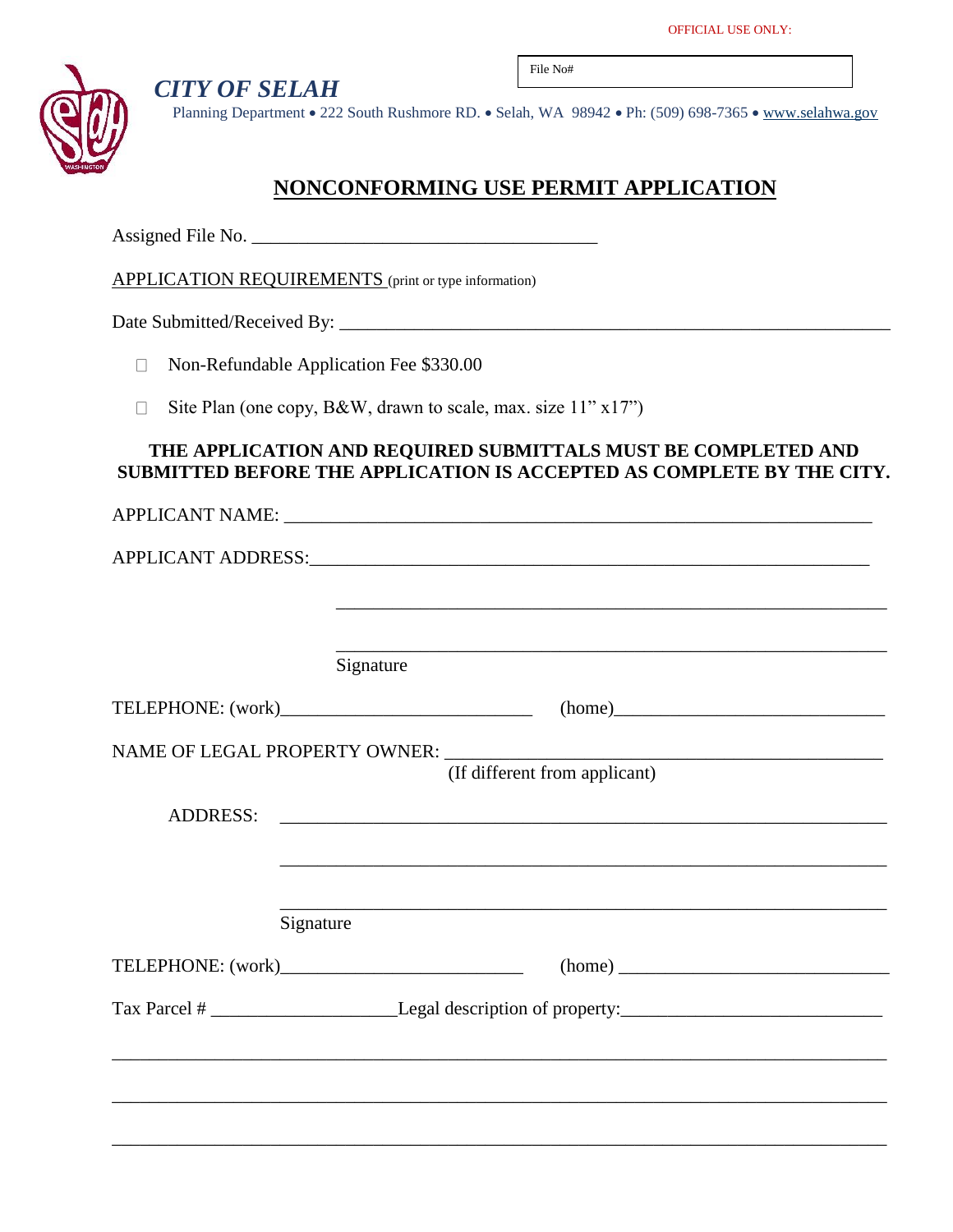| Comprehensive plan designation: |
|---------------------------------|
|                                 |
|                                 |
|                                 |
|                                 |
|                                 |
|                                 |
|                                 |
|                                 |
|                                 |

(Attach additional sheets if necessary to describe or explain the proposed Nonconforming Use Application)

## **FOR ADMINISTRATIVE USE ONLY**

| Date Application Accepted as Complete:           | <u> 1989 - Johann Barbara, martxa alemaniar amerikan basar da</u>                                                     |
|--------------------------------------------------|-----------------------------------------------------------------------------------------------------------------------|
|                                                  | (statute allows for 28-day application review)                                                                        |
| Date of Planning Commission Hearing:             | and the control of the control of the control of the control of the control of the control of                         |
| <b>Date of Council Consideration:</b>            |                                                                                                                       |
| Date of Appeal (if any):                         | <u> 1989 - Johann John Stone, markin film yn y brening yn y brening yn y brening yn y brening yn y brening yn y b</u> |
|                                                  | (if known at time of application acceptance)                                                                          |
| <b>Mailing Date to Adjacent Property Owners:</b> |                                                                                                                       |
| <b>Legal Notice Publication Date:</b>            |                                                                                                                       |